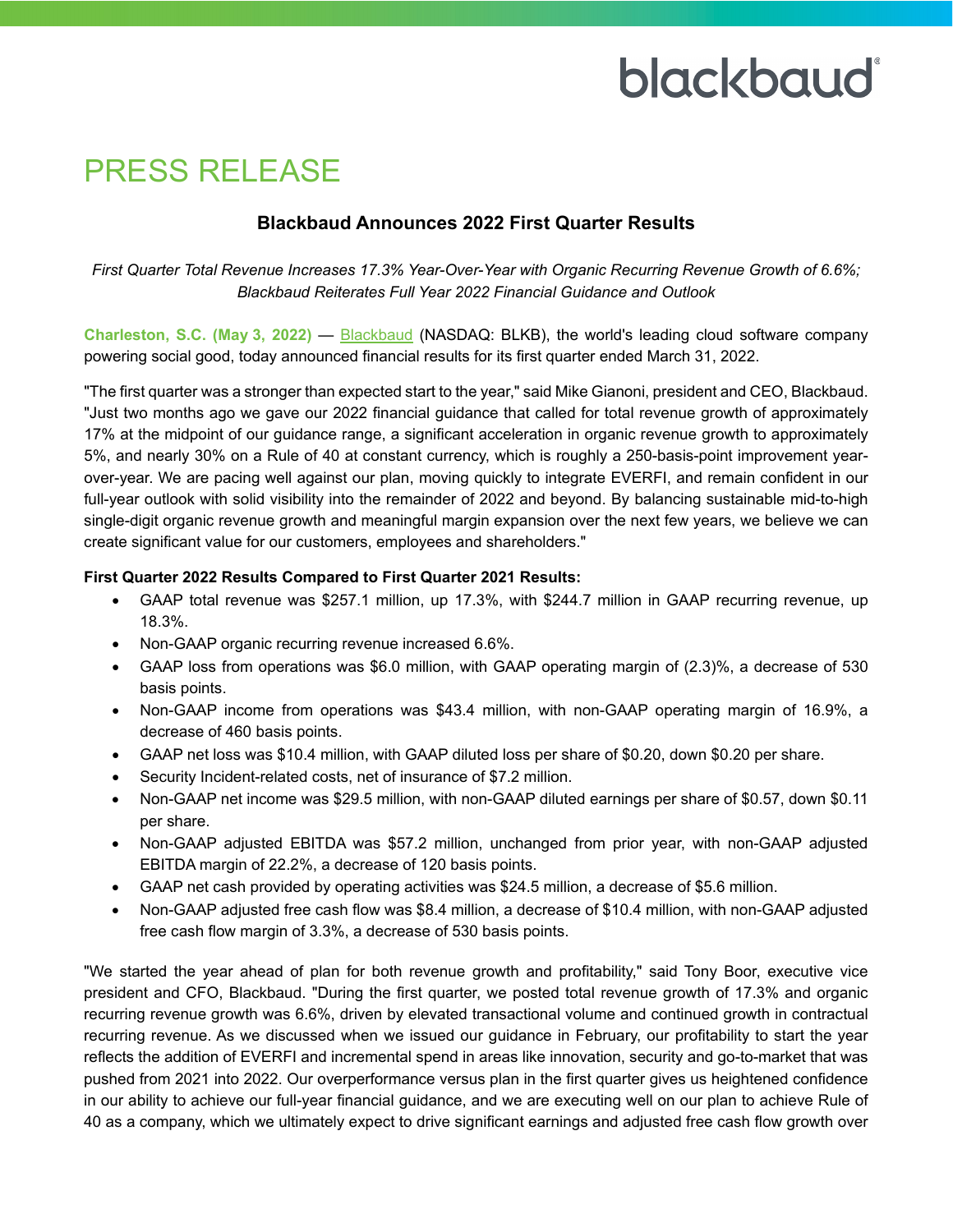## blackbaud®

the next several years. Given our recent performance and our acquisition of EVERFI, we raised our Rule of 40 performance incentive targets for 2022 and 2023 to 29% and 33%, respectively, as we target our mid-term goal of roughly 35% on the Rule of 40 in the next few years."

An explanation of all non-GAAP financial measures referenced in this press release, including the Rule of 40, is included below under the heading "Non-GAAP Financial Measures." A reconciliation of the company's non-GAAP financial measures to their most directly comparable GAAP measures has been provided in the financial statement tables included below in this press release.

#### **Recent Company Highlights**

- In a significant step toward its ESG goals, Blackbaud announced that it has [achieved carbon neutrality](https://www.blackbaud.com/newsroom/article/2022/04/18/blackbaud-achieves-carbon-neutrality-and-commits-to-new-transparent-sustainability-reporting) across its operations and data centers for 2021, and that the company will commit to new transparent sustainability reporting this year, including TCFD and CDP.
- Blackbaud has appointed two new leaders[—Chief Product Officer Sudip Datta](https://www.blackbaud.com/newsroom/article/2022/04/19/blackbaud-appoints-sudip-datta-as-chief-product-officer) and Chief Information [Security Officer Chuck Miller.](https://www.blackbaud.com/newsroom/article/2022/04/21/blackbaud-names-charles-chuck-miller-chief-information-security-officer)
- The company [recently shared](https://www.blackbaud.com/newsroom/article/2022/04/15/blackbaud-customers-come-together-to-raise-millions-for-ukraine) how its customers have unleashed incredible generosity and raising millions for humanitarian relief to help the people of Ukraine.
- At the end of April, the company hosted its semi-annual [Product Update Briefings,](https://www.blackbaud.com/products/product-update-briefings-overview) sharing the latest in product innovation.
- Blackbaud was named [a Top Intern and Entry Level Employer by CollegeGrad.com](https://www.blackbaud.com/newsroom/article/2022/03/08/blackbaud-named-a-top-intern-and-entry-level-employer-by-collegegrad-com) and received two Stevie Awards for Sales and Customer Service—one for [Ethics in Sales](https://www.blackbaud.com/newsroom/article/2022/04/04/blackbaud-is-recognized-with-a-2022-gold-stevie-award-for-ethics-in-sales) and one for Front-Line Customer Service [Team of the Year.](https://www.blackbaud.com/newsroom/article/2022/03/21/blackbaud-is-recognized-with-a-2022-silver-stevie-award-for-front-line-customer-service-team-of-the-year)
- Through a [new integration,](https://www.blackbaud.com/newsroom/article/2022/03/23/blackbaud-adds-paypal-and-venmo-payment-capability-for-blackbaud-merchant-services-customers) the company has added PayPal and Venmo payment capability to Blackbaud Merchant Services, giving U.S. social good organizations more ways to raise money and create exceptional donor experiences.
- Blackbaud and donation technology provider Change are [working together](https://www.blackbaud.com/newsroom/article/2022/03/10/blackbaud-partners-with-change-a-donation-technology-platform-to-offer-companies-customer-facing-giving-experiences) to give corporate customers an option to run charitable campaigns at point of sale, match customer donations and offer donation options in loyalty programs.
- The Blackbaud Institute [published a free resource](https://www.blackbaud.com/newsroom/article/2022/04/12/the-blackbaud-institute-releases-the-sdg-connector-a-valuable-resource-for-all-social-good-organizations) to enable all social good organizations to align their missions with the UN Sustainable Development Goals (SDGs), which will help grantseekers and grantmakers to better connect and demonstrate progress toward achieving the SDGs.

Visit [www.blackbaud.com/newsroom](https://www.blackbaud.com/newsroom) for more information about Blackbaud's recent highlights.

#### **Financial Outlook**

Blackbaud today reiterated its 2022 full year financial guidance:

- Non-GAAP revenue of \$1.075 billion to \$1.095 billion
- Non-GAAP adjusted EBITDA margin of 24.0% to 24.5%
- Non-GAAP earnings per share of \$2.63 to \$2.82
- Non-GAAP adjusted free cash flow of \$165.0 million to \$175.0 million

Included in its 2022 full year financial guidance are the following assumptions:

- Non-GAAP annualized effective tax rate is expected to be 20%
- Interest expense for the year is expected to be approximately \$30.0 million to \$33.0 million
- Fully diluted shares for the year are expected to be in the range of 52.0 million to 53.5 million
- Capital expenditures for the year are expected to be in the range of \$60.0 million to \$70.0 million, including approximately \$45.0 million to \$55.0 million of capitalized software development costs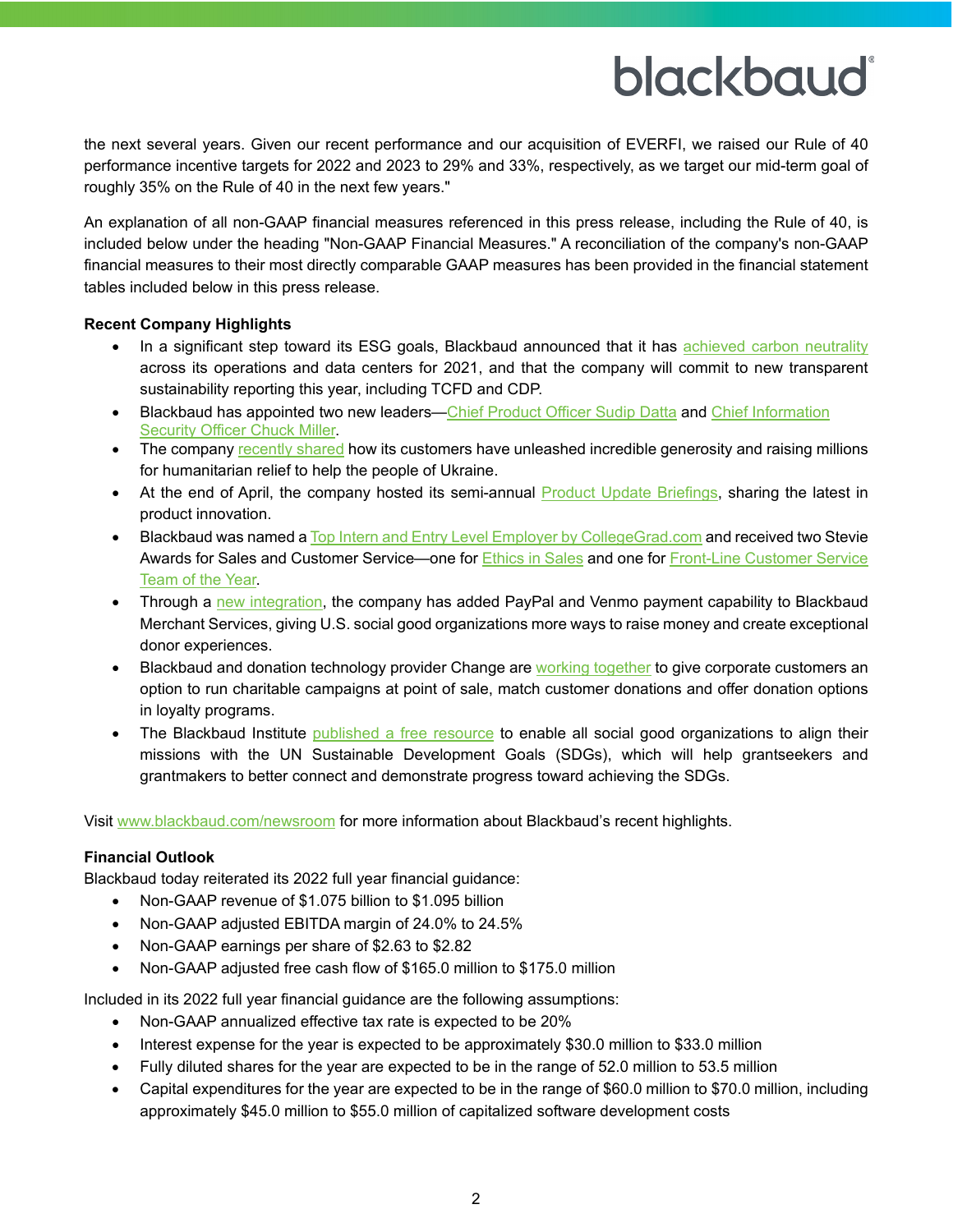### blackbaud®

Blackbaud has not reconciled forward-looking full-year non-GAAP financial measures contained in this news release to their most directly comparable GAAP measures, as permitted by Item 10(e)(1)(i)(B) of Regulation S-K. Such reconciliations would require unreasonable efforts at this time to estimate and quantify with a reasonable degree of certainty various necessary GAAP components, including for example those related to compensation, acquisition transactions and integration, tax items or others that may arise during the year. These components and other factors could materially impact the amount of the future directly comparable GAAP measures, which may differ significantly from their non-GAAP counterparts.

In order to provide a meaningful basis for comparison, Blackbaud uses non-GAAP adjusted free cash flow in analyzing its operating performance. Non-GAAP adjusted free cash flow is defined as operating cash flow less capital expenditures, including costs required to be capitalized for software development, capital expenditures for property and equipment, plus cash outflows, net of insurance, related to the previously disclosed Security Incident discovered in May 2020 (the "Security Incident"). For full year 2022, Blackbaud currently expects net cash outlays of \$25 million to \$35 million for ongoing legal fees related to the Security Incident. In line with the Company's policy, all associated costs due to third-party service providers and consultants, including legal fees, are expensed as incurred. As of March 31, 2022, Blackbaud has not recorded a loss contingency related to the Security Incident as it is unable to reasonably estimate the possible amount or range of such loss. Please refer to the section below titled "Non-GAAP Financial Measures" for more information on Blackbaud's use of non-GAAP financial measures.

#### **Conference Call Details**

What: Blackbaud's 2022 First Quarter Conference Call When: May 4, 2022 Time: 8:00 a.m. (Eastern Time) Live Call: 1-877-407-3088 (US/Canada) Webcast: [Blackbaud's Investor Relations Webpage](https://investor.blackbaud.com/)

#### **About Blackbaud**

Blackbaud (NASDAQ: BLKB) is the world's leading cloud software company powering social good. Serving the entire social good community—nonprofits, higher education institutions, K–12 schools, healthcare organizations, faith communities, arts and cultural organizations, foundations, companies and individual change agents— Blackbaud connects and empowers organizations to increase their impact through cloud software, services, expertise and data intelligence. The Blackbaud portfolio is tailored to the unique needs of vertical markets, with solutions for fundraising and CRM, marketing, advocacy, peer-to-peer fundraising, corporate social responsibility (CSR) and environmental, social and governance (ESG), school management, ticketing, grantmaking, financial management, payment processing and analytics. Serving the industry for more than four decades, Blackbaud is a remote-first company headquartered in Charleston, South Carolina, with operations in the United States, Australia, Canada, Costa Rica and the United Kingdom. For more information, visit [www.blackbaud.com,](http://www.blackbaud.com/) or follow us on [Twitter,](https://twitter.com/blackbaud) [LinkedIn,](https://www.linkedin.com/company/blackbaud/) [Instagram,](https://www.instagram.com/blackbaud/) and [Facebook.](https://www.facebook.com/blackbaud/)

Steve Hufford [media@blackbaud.com](mailto:media@blackbaud.com) Director, Investor Relations [IR@blackbaud.com](mailto:IR@blackbaud.com)

#### **Investor Contact: Media Contact:**

#### **Forward-Looking Statements**

Except for historical information, all of the statements, expectations, and assumptions contained in this news release are forward-looking statements which are subject to the safe harbor provisions of the Private Securities Litigation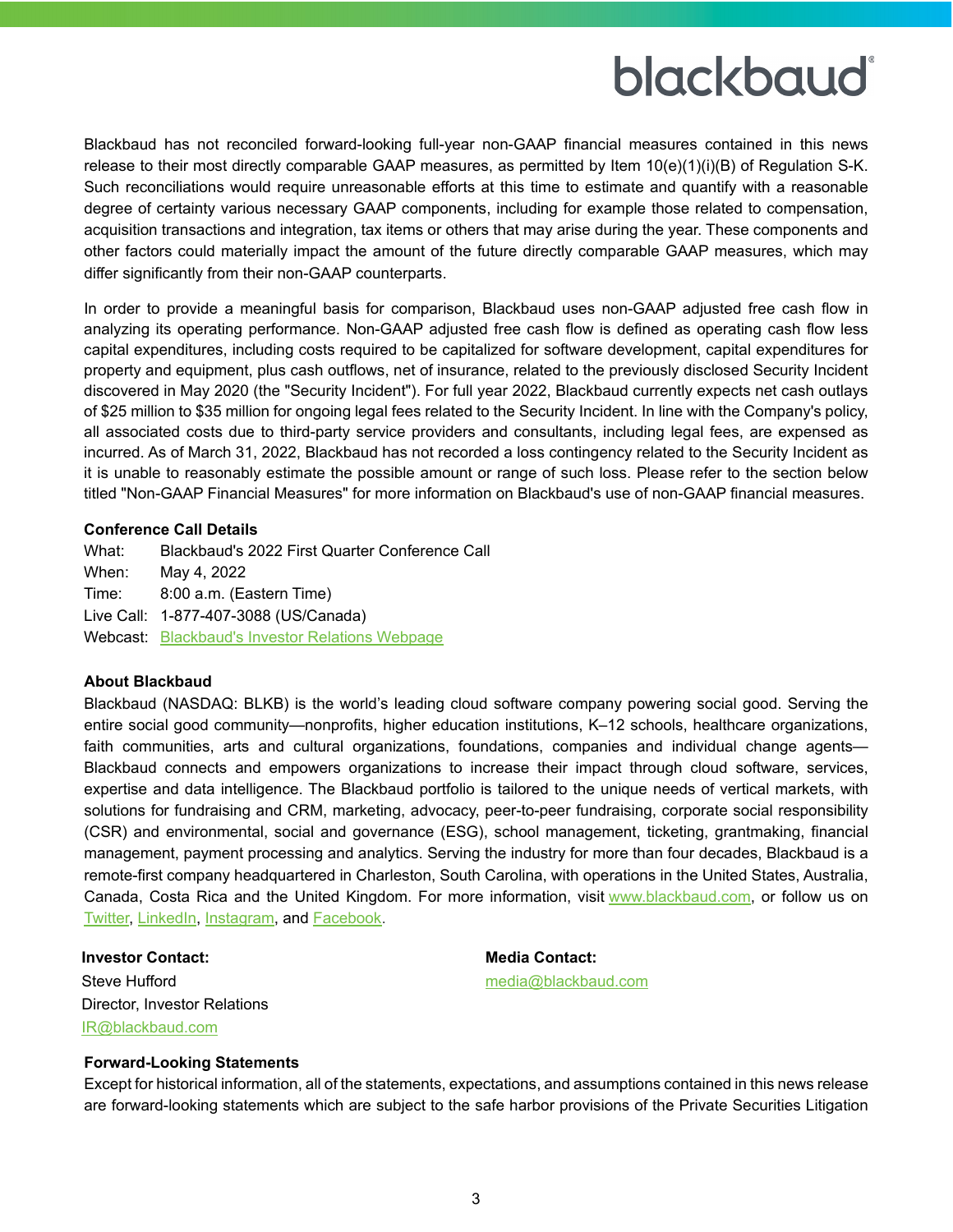### blackbaud®

Reform Act of 1995, including, but not limited to, statements regarding the predictability of our financial condition and results of operations. These statements involve a number of risks and uncertainties. Although Blackbaud attempts to be accurate in making these forward-looking statements, it is possible that future circumstances might differ from the assumptions on which such statements are based. In addition, other important factors that could cause results to differ materially include the following: management of integration of acquired companies; uncertainty regarding increased business and renewals from existing customers; a shifting revenue mix that may impact gross margin; continued success in sales growth; cybersecurity and data protection risks and related liabilities; uncertainty regarding the COVID-19 disruption; potential litigation involving us; and the other risk factors set forth from time to time in the SEC filings for Blackbaud, copies of which are available free of charge at the SEC's website at www.sec.gov or upon request from Blackbaud's investor relations department. Blackbaud assumes no obligation and does not intend to update these forward-looking statements, except as required by law.

#### **Trademarks**

All Blackbaud product names appearing herein are trademarks or registered trademarks of Blackbaud, Inc.

#### **Non-GAAP Financial Measures**

Blackbaud has provided in this release financial information that has not been prepared in accordance with GAAP. Blackbaud uses non-GAAP financial measures internally in analyzing its operational performance. Accordingly, Blackbaud believes these non-GAAP measures are useful to investors, as a supplement to GAAP measures, in evaluating its ongoing operational performance and trends and in comparing its financial results from period-toperiod with other companies in Blackbaud's industry, many of which present similar non-GAAP financial measures to investors. However, these non-GAAP financial measures may not be completely comparable to similarly titled measures of other companies due to potential differences in the exact method of calculation between companies.

The non-GAAP financial measures discussed above exclude the impact of certain transactions that Blackbaud believes are not directly related to its operating performance in any particular period, but are for its long-term benefit over multiple periods. Blackbaud believes these non-GAAP financial measures reflect its ongoing business in a manner that allows for meaningful period-to-period comparisons and analysis of trends in its business.

While Blackbaud believes these non-GAAP measures provide useful supplemental information, non-GAAP financial measures should not be considered in isolation from, or as a substitute for, financial information prepared in accordance with GAAP. Investors are encouraged to review the reconciliations of these non-GAAP measures to their most directly comparable GAAP financial measures.

Non-GAAP free cash flow is defined as operating cash flow less capital expenditures, including costs required to be capitalized for software development, and capital expenditures for property and equipment. In addition, and in order to provide a meaningful basis for comparison, Blackbaud now uses non-GAAP adjusted free cash flow in analyzing its operating performance. Non-GAAP adjusted free cash flow is defined as operating cash flow less capital expenditures, including costs required to be capitalized for software development, and capital expenditures for property and equipment, plus cash outflows, net of insurance, related to the Security Incident. Blackbaud believes non-GAAP free cash flow and non-GAAP adjusted free cash flow provide useful measures of the company's operating performance. Non-GAAP adjusted free cash flow is not intended to represent and should not be viewed as the amount of residual cash flow available for discretionary expenditures.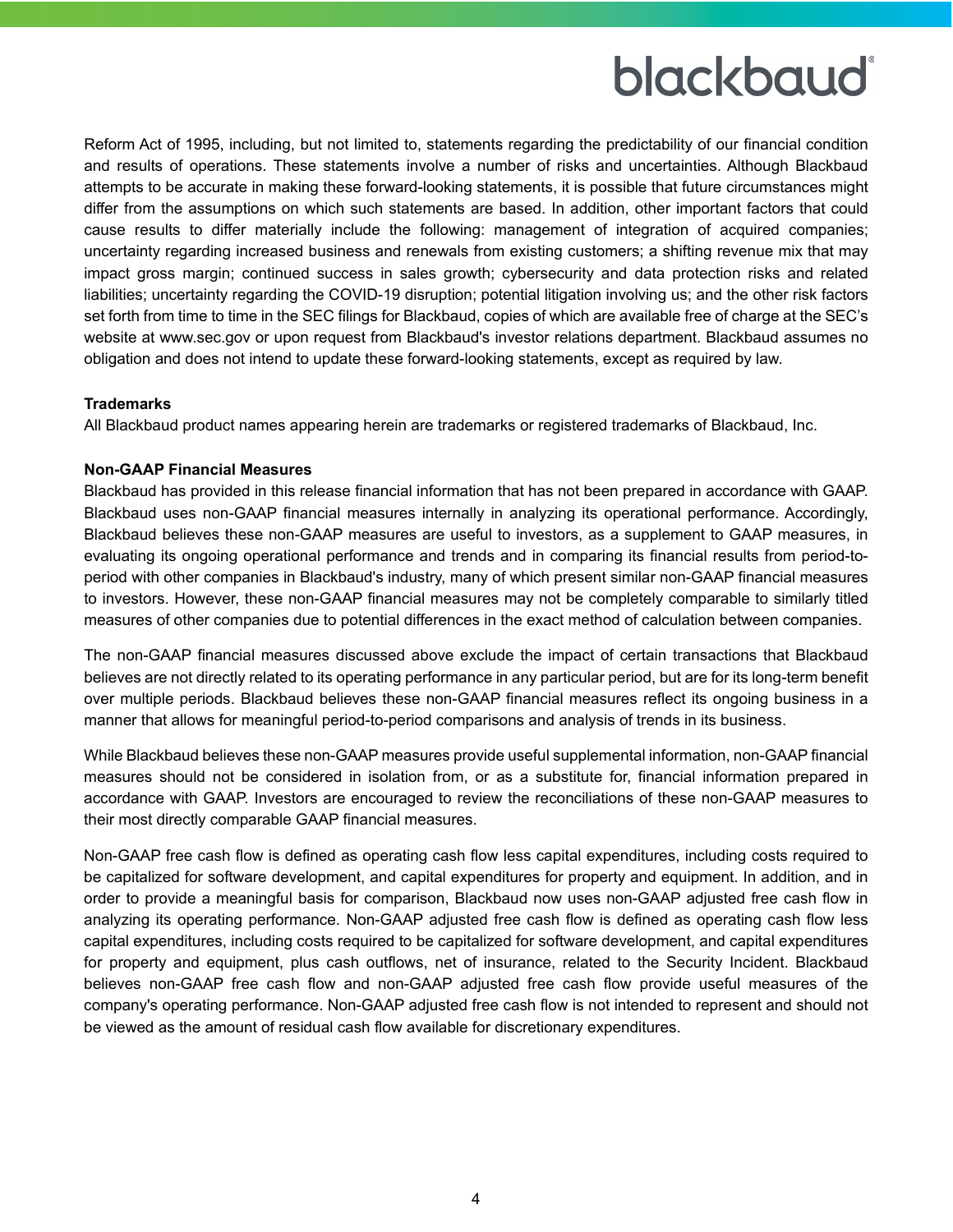### blackbaud

In addition, Blackbaud uses non-GAAP organic revenue growth, non-GAAP organic revenue growth on a constant currency basis and non-GAAP organic recurring revenue growth, in analyzing its operating performance. Blackbaud believes that these non-GAAP measures are useful to investors, as a supplement to GAAP measures, for evaluating the periodic growth of its business on a consistent basis. Each of these measures excludes incremental acquisitionrelated revenue attributable to companies acquired in the current fiscal year. For companies acquired in the immediately preceding fiscal year, each of these measures reflects presentation of full-year incremental non-GAAP revenue derived from such companies as if they were combined throughout the prior period. In addition, each of these measures excludes prior period revenue associated with divested businesses. The exclusion of the prior period revenue is to present the results of the divested businesses within the results of the combined company for the same period of time in both the prior and current periods. Blackbaud believes this presentation provides a more comparable representation of its current business' organic revenue growth and revenue run-rate.

Rule of 40 is defined as non-GAAP organic revenue growth plus non-GAAP adjusted EBITDA margin. Non-GAAP adjusted EBITDA is defined as GAAP net income plus interest, net; income tax provision; depreciation; amortization of intangible assets from business combinations; amortization of software development costs; acquisition-related deferred revenue write-down; stock-based compensation; acquisition-related integration costs; acquisition-related expenses; employee severance; restructuring and other real estate activities; and costs, net of insurance, related to the Security Incident.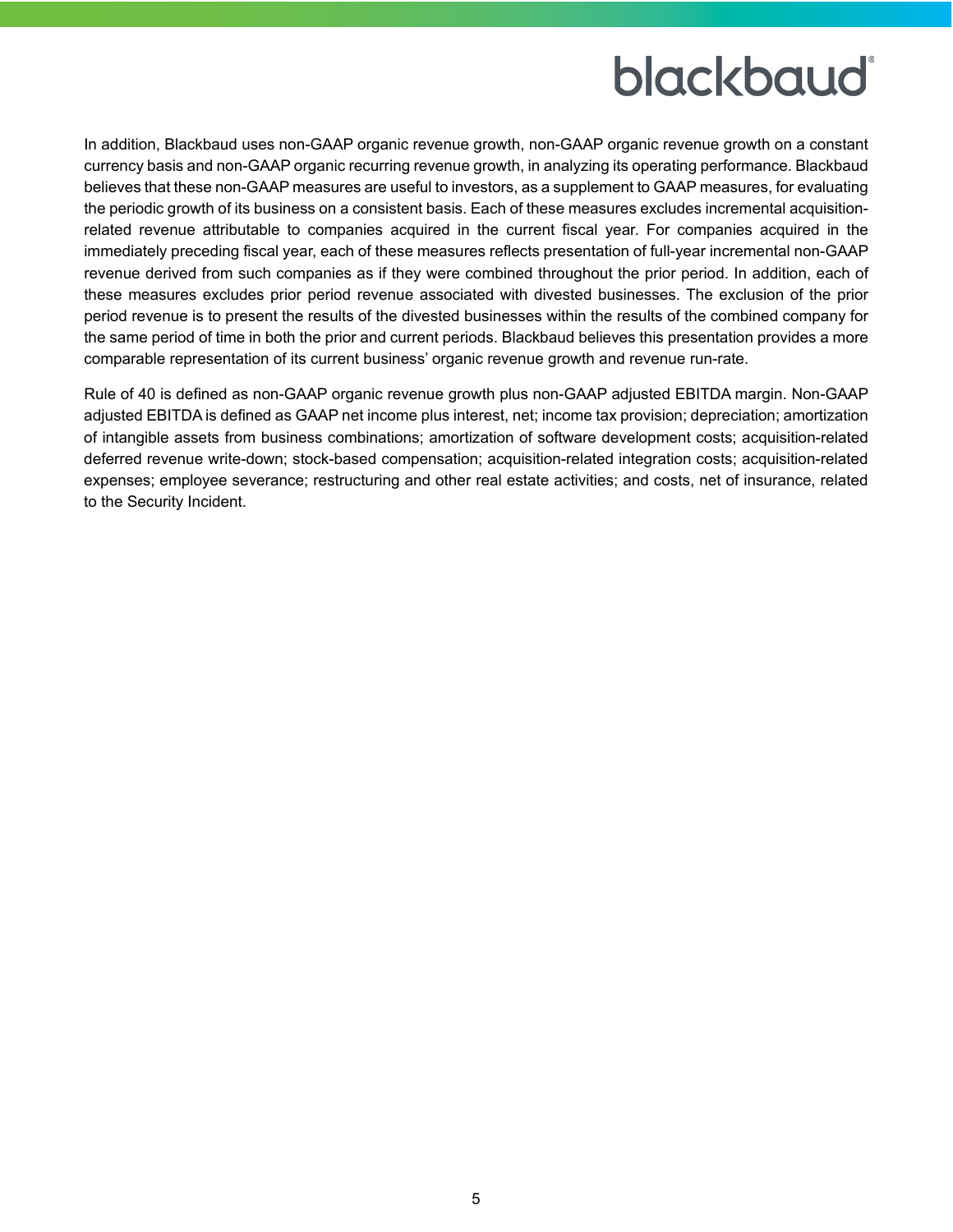#### **Blackbaud, Inc. Consolidated Balance Sheets (Unaudited)**

| (dollars in thousands)                                                                                                           |                           | March 31,<br>2022 | December 31,<br>2021 |
|----------------------------------------------------------------------------------------------------------------------------------|---------------------------|-------------------|----------------------|
| <b>Assets</b>                                                                                                                    |                           |                   |                      |
| Current assets:                                                                                                                  |                           |                   |                      |
| Cash and cash equivalents                                                                                                        | \$                        | 33,786 \$         | 55,146               |
| Restricted cash                                                                                                                  |                           | 279,594           | 596,616              |
| Accounts receivable, net of allowance of \$10,772 and \$11,155 at<br>March 31, 2022 and December 31, 2021, respectively          |                           | 91,770            | 102,726              |
| Customer funds receivable                                                                                                        |                           | 2,049             | 977                  |
| Prepaid expenses and other current assets                                                                                        |                           | 99,913            | 95,506               |
| <b>Total current assets</b>                                                                                                      |                           | 507,112           | 850,971              |
| Property and equipment, net                                                                                                      |                           | 112,675           | 111,428              |
| Operating lease right-of-use assets                                                                                              |                           | 51,808            | 53,883               |
| Software development costs, net                                                                                                  |                           | 126,766           | 121,377              |
| Goodwill                                                                                                                         |                           | 1,056,794         | 1,058,640            |
| Intangible assets, net                                                                                                           |                           | 683,348           | 698,052              |
| Other assets                                                                                                                     |                           | 90,194            | 77,266               |
| <b>Total assets</b>                                                                                                              | $\boldsymbol{\mathsf{S}}$ | 2,628,697 \$      | 2,971,617            |
| Liabilities and stockholders' equity                                                                                             |                           |                   |                      |
| <b>Current liabilities:</b>                                                                                                      |                           |                   |                      |
| Trade accounts payable                                                                                                           | \$                        | 39,490 \$         | 22,067               |
| Accrued expenses and other current liabilities                                                                                   |                           | 72,195            | 100,096              |
| Due to customers                                                                                                                 |                           | 278,179           | 594,273              |
| Debt, current portion                                                                                                            |                           | 18,116            | 18,697               |
| Deferred revenue, current portion                                                                                                |                           | 350,952           | 374,499              |
| <b>Total current liabilities</b>                                                                                                 |                           | 758,932           | 1,109,632            |
| Debt, net of current portion                                                                                                     |                           | 963,109           | 937,483              |
| Deferred tax liability                                                                                                           |                           | 144,590           | 148,465              |
| Deferred revenue, net of current portion                                                                                         |                           | 4,725             | 4,247                |
| Operating lease liabilities, net of current portion                                                                              |                           | 50,785            | 53,386               |
| <b>Other liabilities</b>                                                                                                         |                           | 1,506             | 1,344                |
| <b>Total liabilities</b>                                                                                                         |                           | 1,923,647         | 2,254,557            |
| Commitments and contingencies                                                                                                    |                           |                   |                      |
| Stockholders' equity:                                                                                                            |                           |                   |                      |
| Preferred stock; 20,000,000 shares authorized, none outstanding                                                                  |                           |                   |                      |
| Common stock, \$0.001 par value; 180,000,000 shares authorized,<br>67,658,172 and 66,165,666 shares issued at March 31, 2022 and |                           |                   |                      |
| December 31, 2021, respectively                                                                                                  |                           | 68                | 66                   |
| Additional paid-in capital                                                                                                       |                           | 993,223           | 968,927              |
| Treasury stock, at cost; 14,715,944 and 14,182,805 shares at March 31,<br>2022 and December 31, 2021, respectively               |                           | (535, 585)        | (500, 911)           |
| Accumulated other comprehensive income                                                                                           |                           | 15,295            | 6,522                |
| Retained earnings                                                                                                                |                           | 232,049           | 242,456              |
| Total stockholders' equity                                                                                                       |                           | 705,050           | 717,060              |
| Total liabilities and stockholders' equity                                                                                       | \$                        | 2,628,697 \$      | 2,971,617            |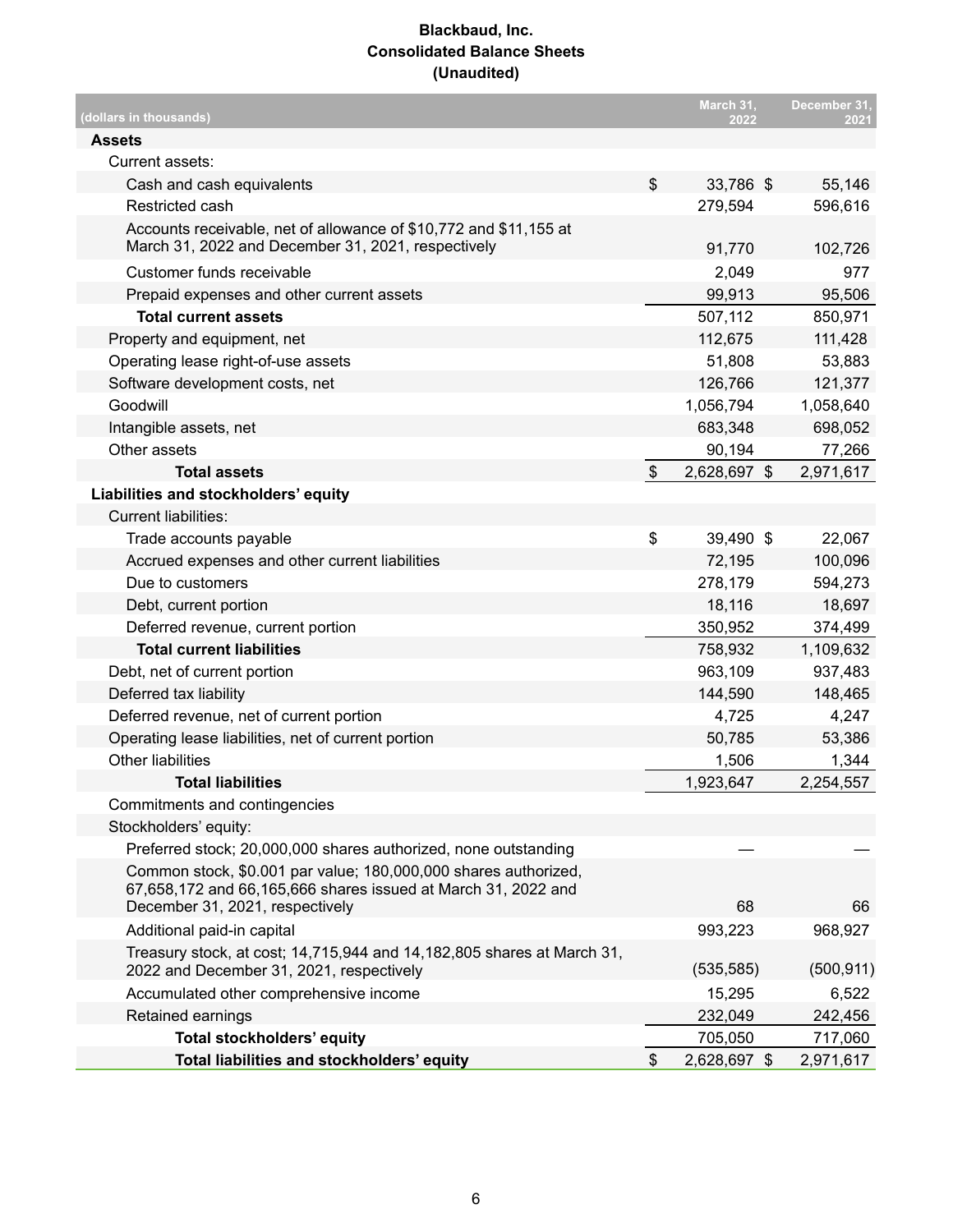#### **Blackbaud, Inc. Consolidated Statements of Comprehensive Income (Unaudited)**

|                                                           |                           |                | Three months ended<br><b>March 31</b> |
|-----------------------------------------------------------|---------------------------|----------------|---------------------------------------|
| (dollars in thousands, except per share amounts)          |                           | 2022           | 2021                                  |
| <b>Revenue</b>                                            |                           |                |                                       |
| Recurring                                                 | \$                        | 244,666 \$     | 206,750                               |
| One-time services and other                               |                           | 12,458         | 12,441                                |
| <b>Total revenue</b>                                      |                           | 257,124        | 219,191                               |
| <b>Cost of revenue</b>                                    |                           |                |                                       |
| Cost of recurring                                         |                           | 112,174        | 88,865                                |
| Cost of one-time services and other                       |                           | 11,188         | 14,520                                |
| Total cost of revenue                                     |                           | 123,362        | 103,385                               |
| <b>Gross profit</b>                                       |                           | 133,762        | 115,806                               |
| <b>Operating expenses</b>                                 |                           |                |                                       |
| Sales, marketing and customer success                     |                           | 55,216         | 48,793                                |
| Research and development                                  |                           | 39,952         | 29,179                                |
| General and administrative                                |                           | 43,762         | 30,587                                |
| Amortization                                              |                           | 811            | 549                                   |
| Restructuring                                             |                           |                | 54                                    |
| <b>Total operating expenses</b>                           |                           | 139,741        | 109,162                               |
| (Loss) income from operations                             |                           | (5,979)        | 6,644                                 |
| Interest expense                                          |                           | (7, 599)       | (5, 114)                              |
| Other income (expense), net                               |                           | 1,121          | (1,010)                               |
| (Loss) income before (benefit) provision for income taxes |                           | (12, 457)      | 520                                   |
| Income tax (benefit) provision                            |                           | (2,050)        | 684                                   |
| <b>Net loss</b>                                           | $\boldsymbol{\mathsf{S}}$ | $(10, 407)$ \$ | (164)                                 |
| Loss per share                                            |                           |                |                                       |
| Basic                                                     | \$                        | $(0.20)$ \$    |                                       |
| Diluted                                                   | \$                        | $(0.20)$ \$    |                                       |
| Common shares and equivalents outstanding                 |                           |                |                                       |
| Basic weighted average shares                             |                           |                | 51, 199, 717 47, 363, 197             |
| Diluted weighted average shares                           |                           |                | 51,199,717 47,363,197                 |
| Other comprehensive income                                |                           |                |                                       |
| Foreign currency translation adjustment                   |                           | (2, 132)       | 2,511                                 |
| Unrealized gain on derivative instruments, net of tax     |                           | 10,905         | 4,149                                 |
| Total other comprehensive income                          |                           | 8,773          | 6,660                                 |
| <b>Comprehensive (loss) income</b>                        | \$                        | $(1,634)$ \$   | 6,496                                 |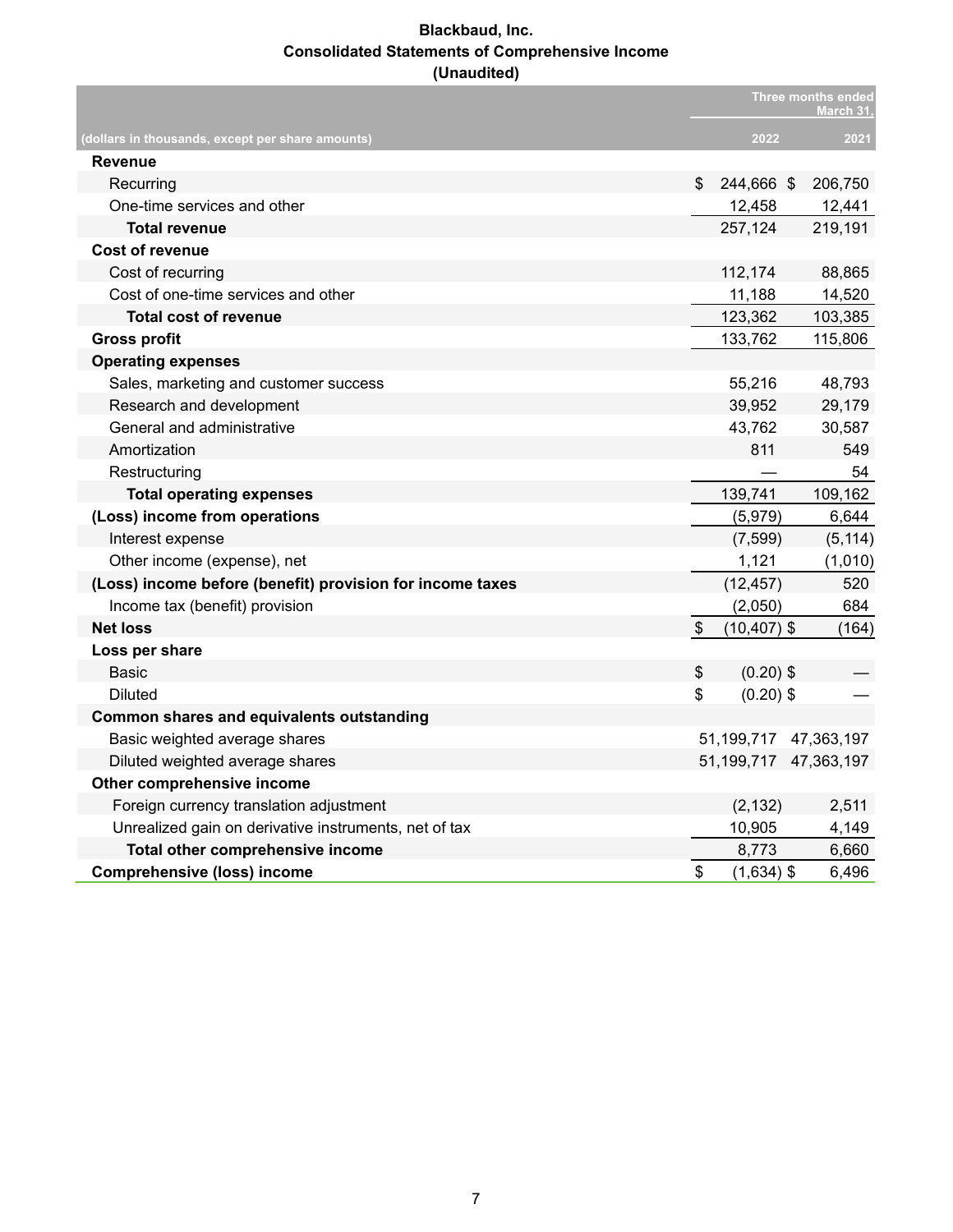#### **Blackbaud, Inc. Consolidated Statements of Cash Flows (Unaudited)**

|                                                                                                |                      | <b>Three months ended</b><br>March 31. |
|------------------------------------------------------------------------------------------------|----------------------|----------------------------------------|
| (dollars in thousands)                                                                         | 2022                 | 2021                                   |
| Cash flows from operating activities                                                           |                      |                                        |
| Net loss                                                                                       | \$<br>$(10, 407)$ \$ | (164)                                  |
| Adjustments to reconcile net loss to net cash provided by operating activities:                |                      |                                        |
| Depreciation and amortization                                                                  | 25,545               | 20,461                                 |
| Provision for credit losses and sales returns                                                  | 1,875                | 2,141                                  |
| Stock-based compensation expense                                                               | 27,860               | 30,005                                 |
| Deferred taxes                                                                                 | (7, 431)             | (1, 142)                               |
| Amortization of deferred financing costs and discount                                          | 645                  | 506                                    |
| Other non-cash adjustments                                                                     | (150)                | (32)                                   |
| Changes in operating assets and liabilities, net of acquisition and disposal of<br>businesses: |                      |                                        |
| Accounts receivable                                                                            | 9,010                | 10,407                                 |
| Prepaid expenses and other assets                                                              | (2,067)              | (17, 426)                              |
| Trade accounts payable                                                                         | 15,919               | 7,550                                  |
| Accrued expenses and other liabilities                                                         | (13, 430)            | 549                                    |
| Deferred revenue                                                                               | (22, 865)            | (22, 752)                              |
| Net cash provided by operating activities                                                      | 24,504               | 30,103                                 |
| <b>Cash flows from investing activities</b>                                                    |                      |                                        |
| Purchase of property and equipment                                                             | (4,266)              | (3,470)                                |
| Capitalized software development costs                                                         | (12,683)             | (9,302)                                |
| Purchase of net assets of acquired companies, net of cash and restricted cash<br>acquired      | (19, 985)            |                                        |
| Net cash used in investing activities                                                          | (36, 934)            | (12, 772)                              |
| <b>Cash flows from financing activities</b>                                                    |                      |                                        |
| Proceeds from issuance of debt                                                                 | 59,400               | 80,700                                 |
| Payments on debt                                                                               | (33, 765)            | (59, 667)                              |
| Employee taxes paid for withheld shares upon equity award settlement                           | (34, 674)            | (18, 426)                              |
| Change in due to customers                                                                     | (315, 294)           | (353, 597)                             |
| Change in customer funds receivable                                                            | (1, 115)             | (563)                                  |
| Purchase of treasury stock                                                                     |                      | (28,066)                               |
| Net cash used in financing activities                                                          | (325, 448)           | (379, 619)                             |
| Effect of exchange rate on cash, cash equivalents and restricted cash                          | (504)                | 230                                    |
| Net decrease in cash, cash equivalents and restricted cash                                     | (338, 382)           | (362,058)                              |
| Cash, cash equivalents and restricted cash, beginning of period                                | 651,762              | 644,969                                |
| Cash, cash equivalents and restricted cash, end of period                                      | \$<br>313,380 \$     | 282,911                                |

The following table provides a reconciliation of cash and cash equivalents and restricted cash reported within the consolidated balance sheets that sum to the total of the same such amounts shown above in the consolidated statements of cash flows:

| (dollars in thousands) ;                                                        | March 31.<br>2022 | December 31.<br>2021 |
|---------------------------------------------------------------------------------|-------------------|----------------------|
| Cash and cash equivalents                                                       | 33.786 \$         | 55.146               |
| Restricted cash                                                                 | 279.594           | 596.616              |
| Total cash, cash equivalents and restricted cash in the statement of cash flows | 313,380           | 651.762              |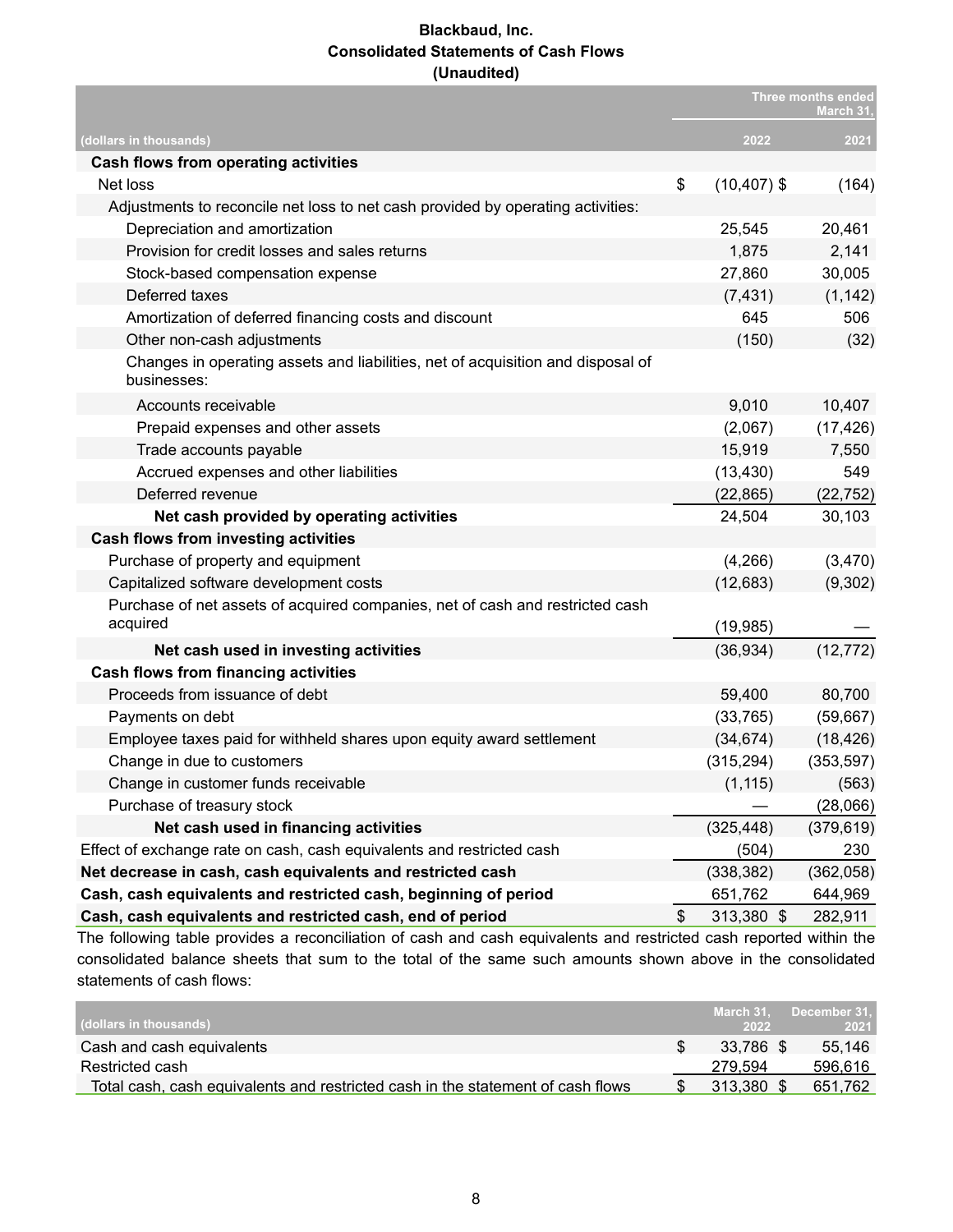#### **Blackbaud, Inc. Reconciliation of GAAP to Non-GAAP Financial Measures (Unaudited)**

|                                                                       |                   | <b>Three months ended</b><br><b>March 31</b> |    |            |
|-----------------------------------------------------------------------|-------------------|----------------------------------------------|----|------------|
| <u>(dollars in thousands, except per share amounts)</u>               |                   | 2022                                         |    | 2021       |
| <b>GAAP Revenue</b>                                                   | $\frac{1}{2}$     | 257,124                                      | \$ | 219,191    |
| <b>GAAP gross profit</b>                                              | \$                | 133,762                                      | \$ | 115,806    |
| <b>GAAP gross margin</b>                                              |                   | 52.0 %                                       |    | 52.8 %     |
| Non-GAAP adjustments:                                                 |                   |                                              |    |            |
| Add: Stock-based compensation expense                                 |                   | 4,149                                        |    | 5,358      |
| Add: Amortization of intangibles from business combinations           |                   | 12,489                                       |    | 9,128      |
| Subtotal                                                              |                   | 16,638                                       |    | 14,486     |
| <b>Non-GAAP gross profit</b>                                          | \$                | 150,400                                      | \$ | 130,292    |
| Non-GAAP gross margin                                                 |                   | 58.5 %                                       |    | 59.4 %     |
| <b>GAAP (loss) income from operations</b>                             | \$                | (5,979)                                      | \$ | 6,644      |
| <b>GAAP operating margin</b>                                          |                   | $(2.3)\%$                                    |    | 3.0%       |
| <b>Non-GAAP adjustments:</b>                                          |                   |                                              |    |            |
| Add: Stock-based compensation expense                                 |                   | 27,860                                       |    | 30,005     |
| Add: Amortization of intangibles from business combinations           |                   | 13,300                                       |    | 9,677      |
| Add: Employee severance                                               |                   |                                              |    | 991        |
| Add: Acquisition-related integration costs                            |                   | 643                                          |    | (98)       |
| Add: Acquisition-related expenses                                     |                   | 314                                          |    | 65         |
| Add: Restructuring and other real estate activities                   |                   | 71                                           |    | (111)      |
| Add: Security Incident-related costs, net of insurance <sup>(1)</sup> |                   | 7,201                                        |    |            |
| Subtotal                                                              |                   | 49,389                                       |    | 40,529     |
| <b>Non-GAAP income from operations</b>                                | \$                | 43,410                                       | \$ | 47,173     |
| Non-GAAP operating margin                                             |                   | 16.9 %                                       |    | 21.5 %     |
| GAAP (loss) income before (benefit) provision for income taxes        | \$                | (12, 457)                                    | \$ | 520        |
| <b>GAAP net loss</b>                                                  | \$                | (10, 407)                                    | \$ | (164)      |
| Shares used in computing GAAP diluted (loss) earnings per share       |                   | 51,199,717                                   |    | 47,363,197 |
| GAAP diluted (loss) earnings per share                                | \$                | (0.20)                                       | \$ |            |
| <b>Non-GAAP adjustments:</b>                                          |                   |                                              |    |            |
| Add: GAAP income tax (benefit) provision                              |                   | (2,050)                                      |    | 684        |
| Add: Total non-GAAP adjustments affecting income from operations      |                   | 49,389                                       |    | 40,529     |
| Non-GAAP income before provision for income taxes                     |                   | 36,932                                       |    | 41,049     |
| Assumed non-GAAP income tax provision <sup>(2)</sup>                  |                   | 7,386                                        |    | 8,210      |
| Non-GAAP net income                                                   | $\boldsymbol{\$}$ | 29,546                                       | \$ | 32,839     |
| Shares used in computing non-GAAP diluted earnings per share          |                   | 52,076,858                                   |    | 48,387,042 |
| Non-GAAP diluted earnings per share                                   | \$                | 0.57                                         | \$ | 0.68       |

(1) Includes Security Incident-related costs incurred during the three months ended March 31, 2022 of \$9.0 million, net of probable insurance recoveries during the same period of \$1.8 million. Recorded expenses consisted primarily of payments to third-party service providers and consultants, including legal fees, as well as settlements of customer claims. Not included in this adjustment were costs associated with enhancements to our cybersecurity program. For full year 2022, we currently expect net cash outlays of approximately \$25 million to \$35 million for ongoing legal fees related to the Security Incident. In line with our policy, legal fees, are expensed as incurred. We have not recorded a liability for a loss contingency related to the Security Incident as of March 31, 2022 because we are unable at this time to reasonably estimate the possible loss or range of loss.

(2) Blackbaud applies a non-GAAP effective tax rate of 20.0% when calculating non-GAAP net income and non-GAAP diluted earnings per share.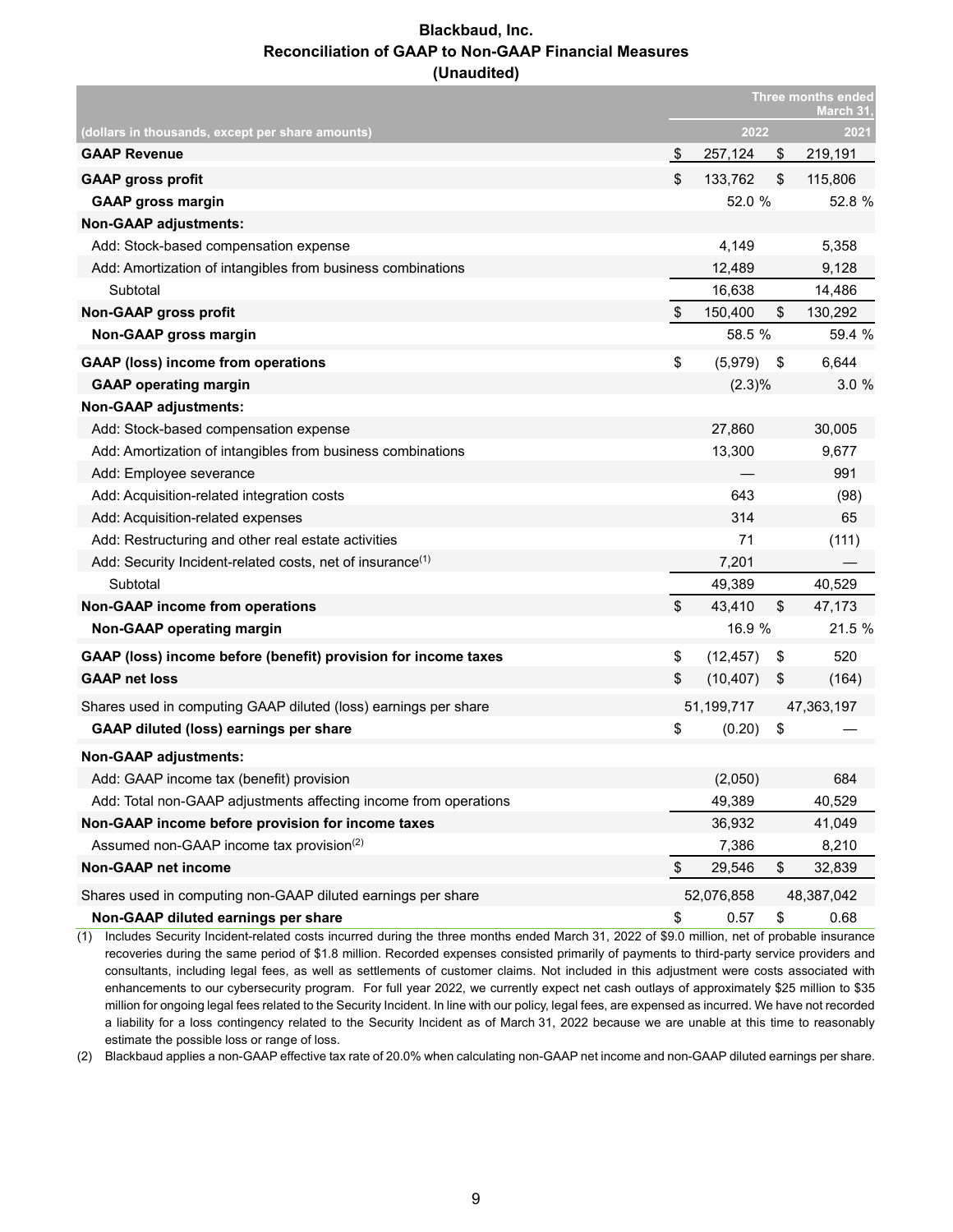#### **Blackbaud, Inc. Reconciliation of GAAP to Non-GAAP Financial Measures (continued) (Unaudited)**

|                                                                    |           |    | <b>Three months ended</b><br>March 31. |
|--------------------------------------------------------------------|-----------|----|----------------------------------------|
| (dollars in thousands)                                             | 2022      |    | 2021                                   |
| <b>GAAP</b> revenue                                                | \$257,124 | \$ | 219,191                                |
| <b>GAAP revenue growth</b>                                         | 17.3%     |    |                                        |
| Add: Non-GAAP acquisition-related revenue(1)                       |           |    | 25,229                                 |
| Non-GAAP organic revenue <sup>(2)</sup>                            | \$257,124 | \$ | 244,420                                |
| Non-GAAP organic revenue growth                                    | 5.2%      |    |                                        |
|                                                                    |           |    |                                        |
| Non-GAAP organic revenue <sup>(2)</sup>                            | \$257,124 | \$ | 244,420                                |
| Foreign currency impact on non-GAAP organic revenue <sup>(3)</sup> | 911       |    |                                        |
| Non-GAAP organic revenue on constant currency basis <sup>(3)</sup> | \$258,035 | \$ | 244,420                                |
| Non-GAAP organic revenue growth on constant currency basis         | 5.6%      |    |                                        |
|                                                                    |           |    |                                        |
| <b>GAAP</b> recurring revenue                                      | \$244,666 | \$ | 206,750                                |
| <b>GAAP recurring revenue growth</b>                               | 18.3%     |    |                                        |
| Add: Non-GAAP acquisition-related revenue <sup>(1)</sup>           |           |    | 22,788                                 |
| Non-GAAP organic recurring revenue                                 | \$244,666 | \$ | 229,538                                |
| Non-GAAP organic recurring revenue growth                          | 6.6%      |    |                                        |

(1) Non-GAAP acquisition-related revenue excludes incremental acquisition-related revenue calculated in accordance with GAAP that is attributable to companies acquired in the current fiscal year. For companies acquired in the immediately preceding fiscal year, non-GAAP acquisition-related revenue reflects presentation of full-year incremental non-GAAP revenue derived from such companies, as if they were combined throughout the prior period.

(2) Non-GAAP organic revenue for the prior year periods presented herein may not agree to non-GAAP organic revenue presented in the respective prior period quarterly financial information solely due to the manner in which non-GAAP organic revenue growth is calculated.

(3) To determine non-GAAP organic revenue growth on a constant currency basis, revenues from entities reporting in foreign currencies were translated to U.S. Dollars using the comparable prior period's quarterly weighted average foreign currency exchange rates. The primary foreign currencies creating the impact are the Australian Dollar, British Pound, Canadian Dollar and EURO.